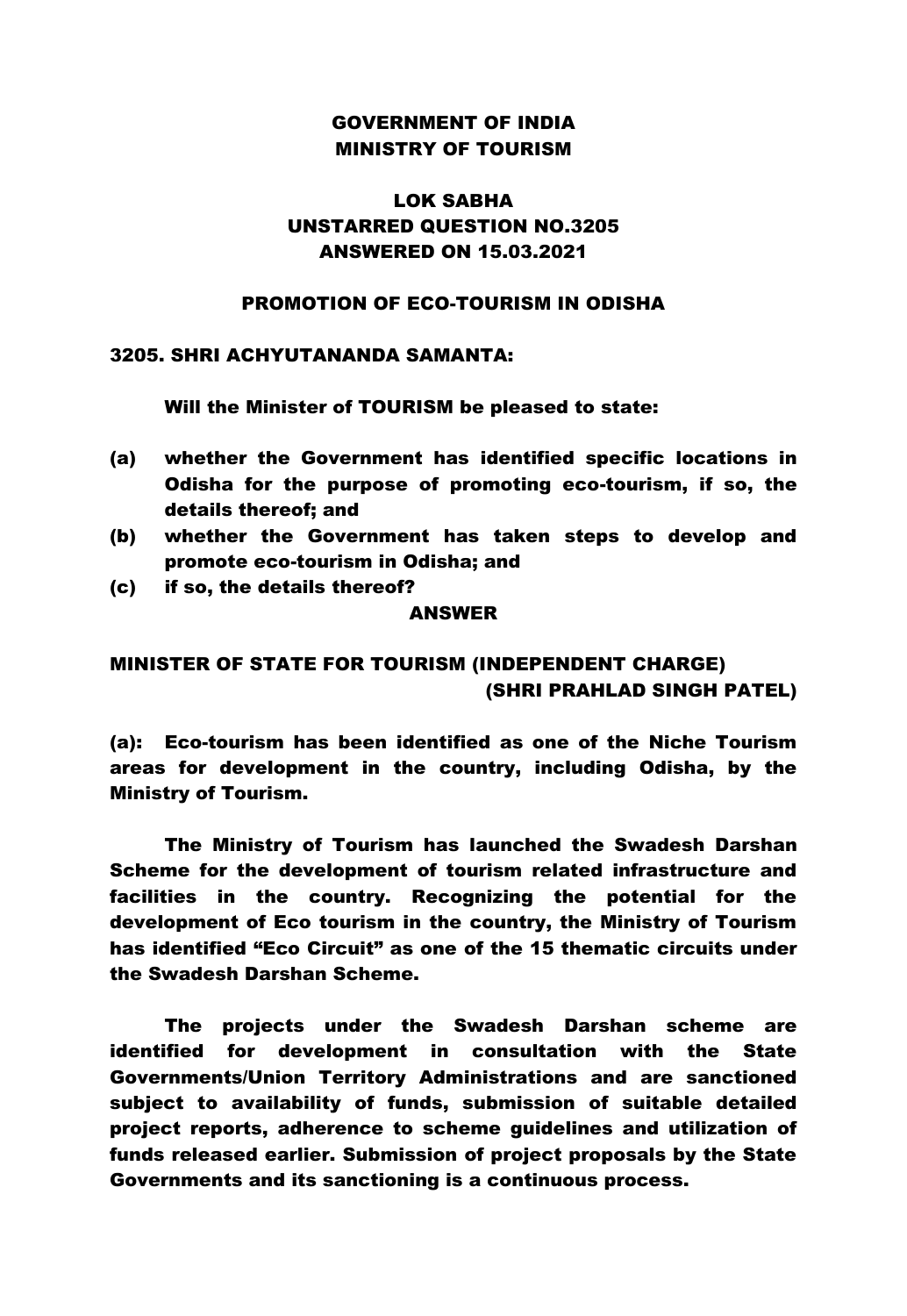No proposal has so far been received by the Ministry of Tourism from State Government of Odisha for development under Eco Tourism.

The details of projects sanctioned under the Eco Circuit theme of Swadesh Darshan scheme in the country are given below:-

| <b>State/Year</b><br>of Sanction               | <b>Details</b>                                                                                                                                                                                                                       | <b>Amount</b><br><b>Sanctioned</b><br>(in Rs. Crores) |
|------------------------------------------------|--------------------------------------------------------------------------------------------------------------------------------------------------------------------------------------------------------------------------------------|-------------------------------------------------------|
| <b>Uttarakhand</b><br>$(2015-16)$              | Development of Circuit at Tehri-<br>Chamba- Sarain around Tehri Lake.                                                                                                                                                                | 69.17                                                 |
| <b>Telangana</b><br>$(2015-16)$                | <b>Circuit</b><br><b>Development</b><br>of<br>in<br>Mahaboobnagar districts (Somasila,<br>Singotam,<br>Kadalaivanam,<br>Akkamahadevi,<br>Egalanpanta,<br>Farahabad, Uma<br>Maheshwaram,<br><b>Mallelatheertham)</b>                  | 91.62                                                 |
| Kerala<br>$(2015-16)$                          | Development of Pathanamthitta-<br><b>Gavi- Vagamon- Thekkady</b>                                                                                                                                                                     | 76.55                                                 |
| <b>Mizoram</b><br>$(2016-17)$                  | <b>Development</b><br>of<br><b>Eco-Adventure</b><br>Circuit at Aizawl - Rawpuichhip -<br>Khawhphawp - Lengpui - Durtlang -<br><b>Chatlang- Sakawrhmuituaitlang</b><br>Muthee<br><b>Beratlawng</b><br>-Tuirial<br>Airfield - Hmuifang | 99.07                                                 |
| <b>Madhya</b><br><b>Pradesh</b><br>$(2017-18)$ | Development of Gandhisagar Dam-<br>Mandleshwar Dam- Omkareshwar<br>Dam- Indira Sagar Dam- Tawa Dam-<br>Bargi<br>Dam- BhedaGhat- Bansagar<br><b>Dam-Ken River.</b>                                                                    | 94.61                                                 |
| <b>Jharkhand</b><br>$(2018-19)$                | <b>Development</b><br>of<br>Dalma-<br><b>Chandil-</b><br>Getalsud-<br><b>BetlaNational</b><br>park-<br>Mirchaiya-Netarhat.                                                                                                           | 52.72                                                 |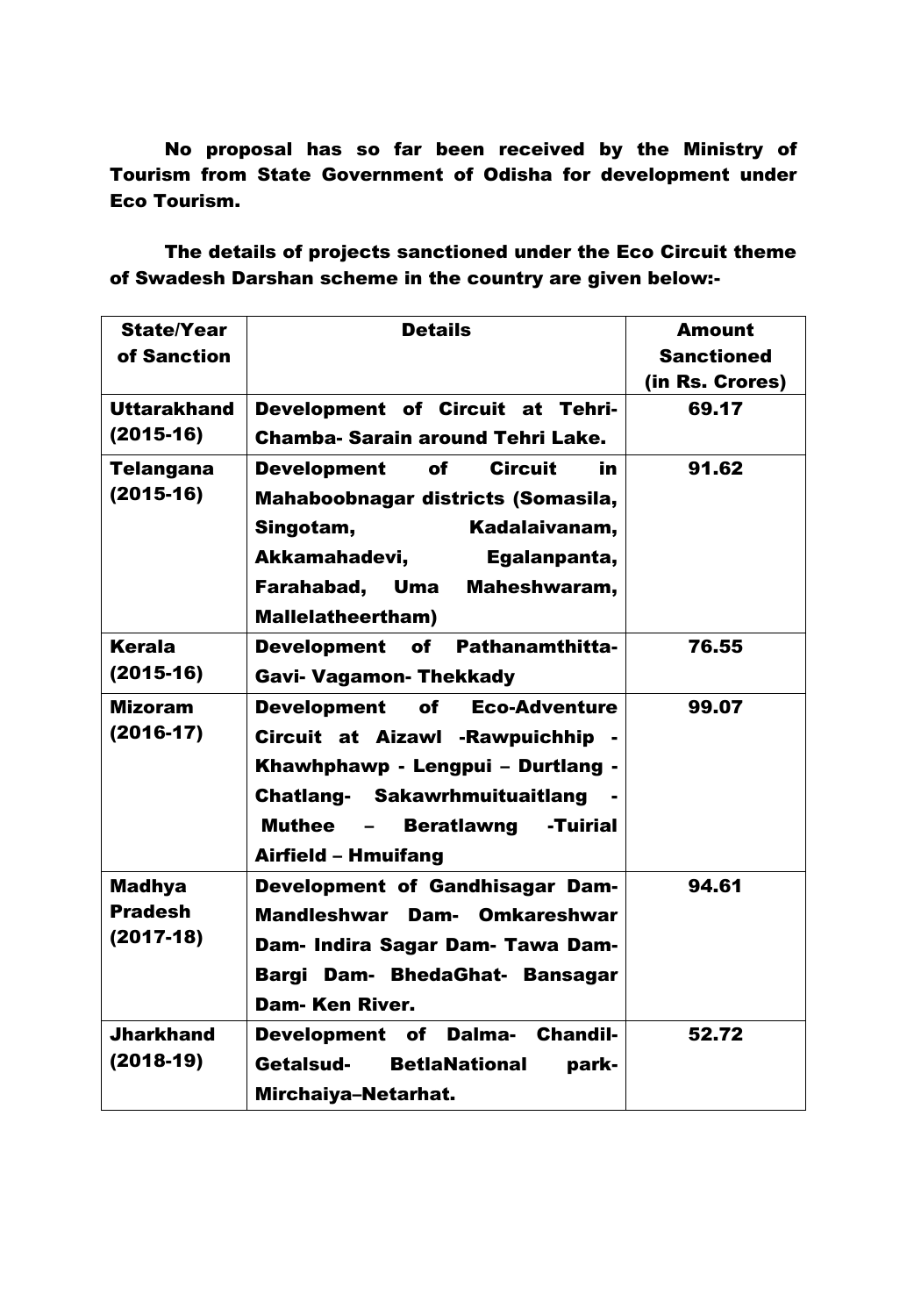(b) & (c): Ministry of Tourism has taken several steps to develop and promote eco-tourism in the country, including Odisha, which inter alia include the following:

- (i) Evolved & adopted Comprehensive Sustainable Tourism Criteria for India (STCI) for major segments of the tourism industry, namely accommodation, tour operators, Beaches, Backwaters, Lakes & Rivers sectors, applicable for the entire country.
- (ii) Guidelines for approval of Hotel Projects at the implementation stage and also for Classification/ Reclassification of operational hotels under various categories mandate incorporation of various eco-friendly measures like installation of Sewage Treatment Plant, Rain water Harvesting, Waste Management System, Pollution Control and Introduction of non Chlorofluorocarbon equipment for refrigeration and air conditioners, energy and water conservation measures.
- (iii) Promoting Eco-Tourism *inter-alia* through domestic and international campaigns and also by supporting seminars, conference and events focusing on development of Eco-Tourism in the country, from time to time.

Apart from the above, Government of Odisha has also taken a number of steps for development and promotion of eco-tourism in the State. In this connection a MoU has been signed between State Forest & Environment Department and State Tourism Department in the year 2017 under which State Forest and Environment Department has been developing, operating and managing accommodation units in forest areas and taking care of infrastructure development therein. State Tourism Department has been promoting and marketing these eco-tourism hot spots to attract high-end tourists to these locations through production and broadcast of TV commercials, advertisements in the print media, website, social media platforms, road shows, outdoor branding and investors meet. Special Initiatives like organization of Wildlife Trail in association with Times Passion Trail, Chilika Bird Festival at Mangalajodi, etc. have also been undertaken. Besides, quite a good number of persons have been trained as Eco-Guides and issued guide license for the same. Community members managing the ecocamps have been provided special orientation training. State